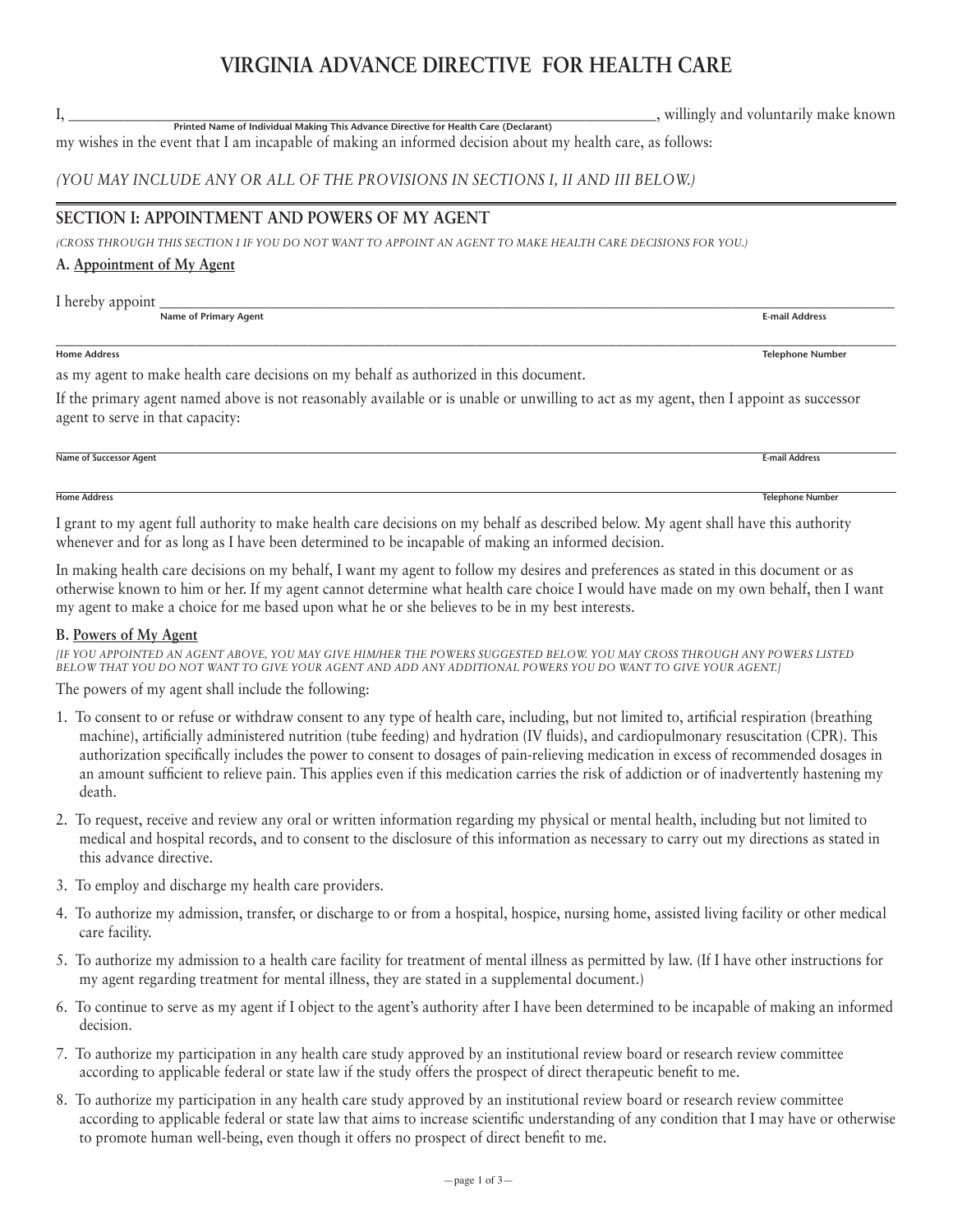9. To make decisions regarding visitation during any time that I am admitted to any health care facility, consistent with the following directions:

| 10. To take any lawful actions that may be necessary to carry out these decisions, including the granting of releases of liability to medical |  |
|-----------------------------------------------------------------------------------------------------------------------------------------------|--|
| providers.                                                                                                                                    |  |

\_\_\_\_\_\_\_\_\_\_\_\_\_\_\_\_\_\_\_\_\_\_\_\_\_\_\_\_\_\_\_\_\_\_\_\_\_\_\_\_\_\_\_\_\_\_\_\_\_\_\_\_\_\_\_\_\_\_\_\_\_\_\_\_\_\_\_\_\_\_\_\_\_\_\_\_\_\_\_\_\_\_\_\_\_\_\_\_\_\_\_\_\_\_\_\_\_\_\_\_\_\_\_\_\_\_\_\_\_\_\_\_\_\_\_\_\_ \_\_\_\_\_\_\_\_\_\_\_\_\_\_\_\_\_\_\_\_\_\_\_\_\_\_\_\_\_\_\_\_\_\_\_\_\_\_\_\_\_\_\_\_\_\_\_\_\_\_\_\_\_\_\_\_\_\_\_\_\_\_\_\_\_\_\_\_\_\_\_\_\_\_\_\_\_\_\_\_\_\_\_\_\_\_\_\_\_\_\_\_\_\_\_\_\_\_\_\_\_\_\_\_\_\_\_\_\_\_\_\_\_\_\_\_\_ \_\_\_\_\_\_\_\_\_\_\_\_\_\_\_\_\_\_\_\_\_\_\_\_\_\_\_\_\_\_\_\_\_\_\_\_\_\_\_\_\_\_\_\_\_\_\_\_\_\_\_\_\_\_\_\_\_\_\_\_\_\_\_\_\_\_\_\_\_\_\_\_\_\_\_\_\_\_\_\_\_\_\_\_\_\_\_\_\_\_\_\_\_\_\_\_\_\_\_\_\_\_\_\_\_\_\_\_\_\_\_\_\_\_\_\_\_

## ADDITIONAL POWERS OR LIMITATIONS, IF ANY:

# **SECTION II: MY HEALTH CARE INSTRUCTIONS**

| TYOU MAY USE ANY OR ALL OF PARTS 1, 2 OR 3 IN THIS SECTION TO DIRECT YOUR HEALTH CARE EVEN IF YOU DO NOT HAVE AN AGENT. IF YOU      |
|-------------------------------------------------------------------------------------------------------------------------------------|
| CHOOSE NOT TO PROVIDE WRITTEN INSTRUCTIONS. DECISIONS WILL BE BASED ON YOUR VALUES AND WISHES. IF KNOWN, AND OTHERWISE ON YOUR      |
| BEST INTERESTS. IF YOU ARE AN EYE, ORGAN OR TISSUE DONOR, YOUR INSTRUCTIONS WILL BE APPLIED SO AS TO ENSURE THE MEDICAL SUITABILITY |
| OF YOUR ORGANS, EYES AND TISSUE FOR DONATION.                                                                                       |

| 1. I provide the following instructions in the event my attending physician determines that my death is imminent (very close) and medical |  |  |  |  |
|-------------------------------------------------------------------------------------------------------------------------------------------|--|--|--|--|
| treatment will not help me recover:                                                                                                       |  |  |  |  |

*[CHECK ONLY 1 BOX IN THIS PART 1.]*

p I do not want any treatments to prolong my life. This includes tube feeding, IV fluids, cardiopulmonary resuscitation (CPR), ventilator/respirator (breathing machine), kidney dialysis or antibiotics. I understand that I still will receive treatment to relieve pain and make me comfortable. (OR)

p I want all treatments to prolong my life as long as possible within the limits of generally accepted health care standards. I understand that I will receive treatment to relieve pain and make me comfortable. (OR)

p *[YOU MAY WRITE HERE YOUR OWN INSTRUCTIONS ABOUT YOUR CARE WHEN YOU ARE DYING, INCLUDING SPECIFIC INSTRUCTIONS ABOUT TREATMENTS THAT YOU DO WANT, IF MEDICALLY APPROPRIATE, OR DON'T WANT. IT IS IMPORTANT THAT YOUR INSTRUCTIONS HERE DO NOT CONFLICT WITH OTHER INSTRUCTIONS YOU HAVE GIVEN IN THIS ADVANCE DIRECTIVE.]*:

\_\_\_\_\_\_\_\_\_\_\_\_\_\_\_\_\_\_\_\_\_\_\_\_\_\_\_\_\_\_\_\_\_\_\_\_\_\_\_\_\_\_\_\_\_\_\_\_\_\_\_\_\_\_\_\_\_\_\_\_\_\_\_\_\_\_\_\_\_\_\_\_\_\_\_\_\_\_\_\_\_\_\_\_\_\_\_\_\_\_\_\_\_\_\_\_\_\_\_\_\_\_\_\_\_\_\_\_\_\_\_\_\_\_\_\_\_ \_\_\_\_\_\_\_\_\_\_\_\_\_\_\_\_\_\_\_\_\_\_\_\_\_\_\_\_\_\_\_\_\_\_\_\_\_\_\_\_\_\_\_\_\_\_\_\_\_\_\_\_\_\_\_\_\_\_\_\_\_\_\_\_\_\_\_\_\_\_\_\_\_\_\_\_\_\_\_\_\_\_\_\_\_\_\_\_\_\_\_\_\_\_\_\_\_\_\_\_\_\_\_\_\_\_\_\_\_\_\_\_\_\_\_\_\_ \_\_\_\_\_\_\_\_\_\_\_\_\_\_\_\_\_\_\_\_\_\_\_\_\_\_\_\_\_\_\_\_\_\_\_\_\_\_\_\_\_\_\_\_\_\_\_\_\_\_\_\_\_\_\_\_\_\_\_\_\_\_\_\_\_\_\_\_\_\_\_\_\_\_\_\_\_\_\_\_\_\_\_\_\_\_\_\_\_\_\_\_\_\_\_\_\_\_\_\_\_\_\_\_\_\_\_\_\_\_\_\_\_\_\_\_\_ \_\_\_\_\_\_\_\_\_\_\_\_\_\_\_\_\_\_\_\_\_\_\_\_\_\_\_\_\_\_\_\_\_\_\_\_\_\_\_\_\_\_\_\_\_\_\_\_\_\_\_\_\_\_\_\_\_\_\_\_\_\_\_\_\_\_\_\_\_\_\_\_\_\_\_\_\_\_\_\_\_\_\_\_\_\_\_\_\_\_\_\_\_\_\_\_\_\_\_\_\_\_\_\_\_\_\_\_\_\_\_\_\_\_\_\_\_

| 2. I provide the following instructions if my condition makes me unaware of myself or my surroundings or unable to interact with others, |  |
|------------------------------------------------------------------------------------------------------------------------------------------|--|
| and it is reasonably certain that I will never recover this awareness or ability even with medical treatment:                            |  |

*[CHECK ONLY 1 BOX IN THIS PART 2.]*

| I do not want any treatments to prolong my life. This includes tube feeding, IV fluids, cardiopulmonary resuscitation (CPR),           |
|----------------------------------------------------------------------------------------------------------------------------------------|
| ventilator/respirator (breathing machine), kidney dialysis or antibiotics. I understand that I still will receive treatment to relieve |
| pain and make me comfortable. (OR)                                                                                                     |

p I want all treatments to prolong my life as long as possible within the limits of generally accepted health care standards. I understand that I will receive treatment to relieve pain and make me comfortable. (OR)

I want to try treatments for a period of time in the hope of some improvement of my condition. I suggest

\_\_\_\_\_\_\_\_\_\_\_\_\_\_\_\_\_\_\_\_\_\_\_\_\_ as the period of time after which such treatment should be stopped if my condition has not improved. The exact time period is at the discretion of my agent or surrogate in consultation with my physician. I understand that I still will receive treatment to relieve pain and make me comfortable. (OR)

| TWOU MAY WRITE HERE YOUR INSTRUCTIONS ABOUT YOUR CARE WHEN YOU ARE UNABLE TO INTERACT WITH OTHERS AND ARE NOT EXPECTED TO              |
|----------------------------------------------------------------------------------------------------------------------------------------|
| RECOVER THIS ABILITY. THIS INCLUDES SPECIFIC INSTRUCTIONS ABOUT TREATMENTS YOU DO WANT, IF MEDICALLY APPROPRIATE, OR DON'T WANT. IT IS |
| IMPORTANT THAT YOUR INSTRUCTIONS HERE DO NOT CONFLICT WITH OTHER INSTRUCTIONS YOU HAVE GIVEN IN THIS ADVANCE DIRECTIVE.]               |

\_\_\_\_\_\_\_\_\_\_\_\_\_\_\_\_\_\_\_\_\_\_\_\_\_\_\_\_\_\_\_\_\_\_\_\_\_\_\_\_\_\_\_\_\_\_\_\_\_\_\_\_\_\_\_\_\_\_\_\_\_\_\_\_\_\_\_\_\_\_\_\_\_\_\_\_\_\_\_\_\_\_\_\_\_\_\_\_\_\_\_\_\_\_\_\_\_\_\_\_\_\_\_\_\_\_\_\_\_\_\_\_\_\_\_\_\_ \_\_\_\_\_\_\_\_\_\_\_\_\_\_\_\_\_\_\_\_\_\_\_\_\_\_\_\_\_\_\_\_\_\_\_\_\_\_\_\_\_\_\_\_\_\_\_\_\_\_\_\_\_\_\_\_\_\_\_\_\_\_\_\_\_\_\_\_\_\_\_\_\_\_\_\_\_\_\_\_\_\_\_\_\_\_\_\_\_\_\_\_\_\_\_\_\_\_\_\_\_\_\_\_\_\_\_\_\_\_\_\_\_\_\_\_\_ \_\_\_\_\_\_\_\_\_\_\_\_\_\_\_\_\_\_\_\_\_\_\_\_\_\_\_\_\_\_\_\_\_\_\_\_\_\_\_\_\_\_\_\_\_\_\_\_\_\_\_\_\_\_\_\_\_\_\_\_\_\_\_\_\_\_\_\_\_\_\_\_\_\_\_\_\_\_\_\_\_\_\_\_\_\_\_\_\_\_\_\_\_\_\_\_\_\_\_\_\_\_\_\_\_\_\_\_\_\_\_\_\_\_\_\_\_